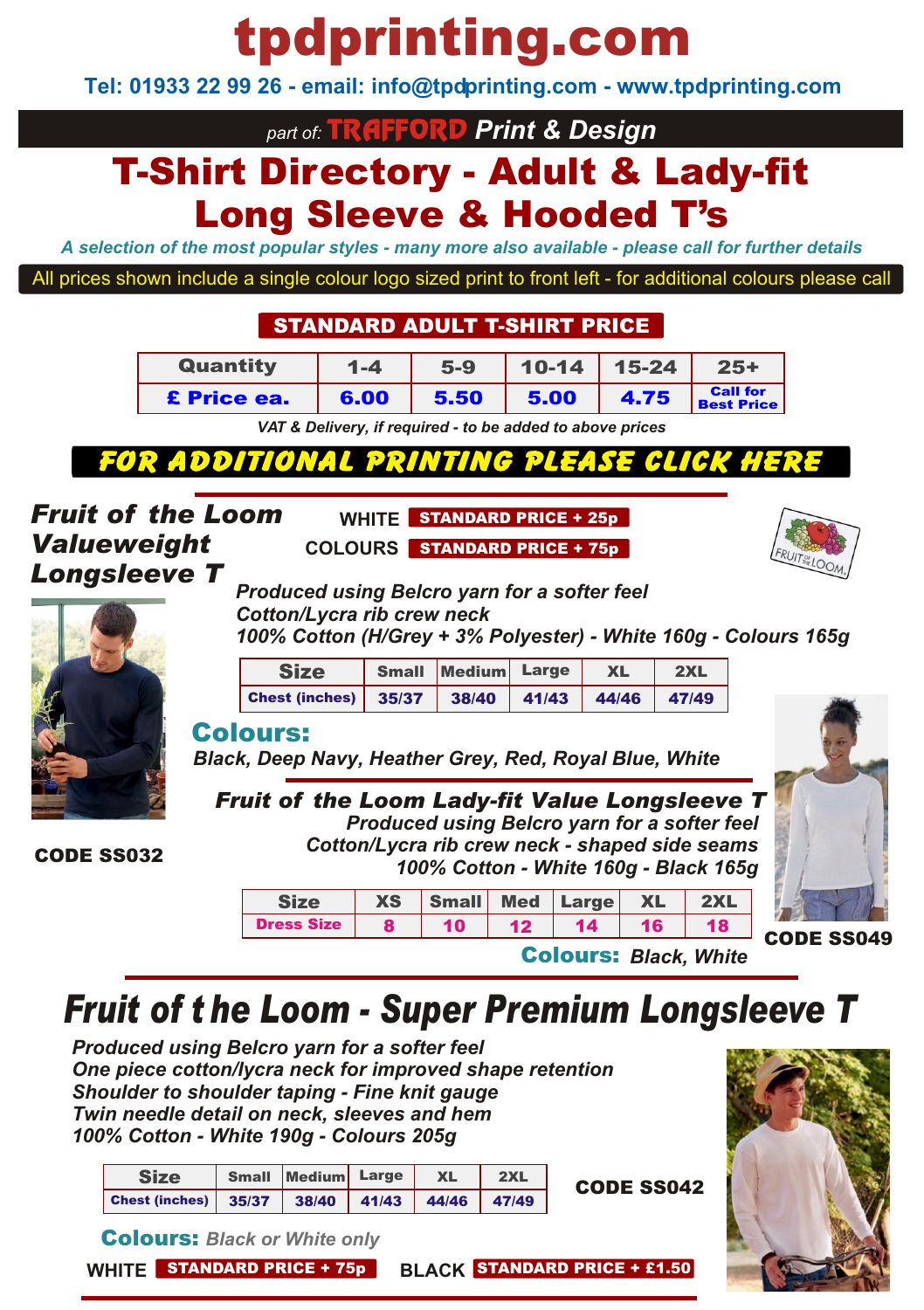

### *Gildan Ultra Cotton Adult Longsleeve T*



CODE GD014

*100% cotton pre-shrunk jersey. Seamless double needle collar, taped neck and shoulders (Ash + 1% polyester - Dk. Heather & Safety Colours + 50% polyester - Sport Grey + 10% polyester) White 190g - Colours 200g*

| <b>Size</b>                                  |  | Small Medium Large | XL |  |
|----------------------------------------------|--|--------------------|----|--|
| Chest (inches) 34/36 38/40 42/44 46/48 50/52 |  |                    |    |  |

**Please Note: 'Safety' Colours are for leisure only**

#### 21 Colours:

*Ash, Black, Cardinal Red, Carolina Blue, Charcoal, Dark Chocolate, Dark Heather, Forest, Gold, Irish Green, Lt. Blue, Light Pink, Maroon, Navy,* **Orange, Red, Royal, Safety Green, Safety Orange, Sport Grey, White** 

STANDARD PRICE + £1.75



### *Gildan Soft Style Adult Longsleeve T* STANDARD PRICE + £1.25

*100% cotton pre-shrunk jersey. Seamless double needle collar, taped neck and shoulders*

*(Sport Grey + 10% polyester) - White 141g - Colours 150g*

| <b>Size</b>                                  | <b>Small Medium Large</b> | <b>XL</b> | 2XL |
|----------------------------------------------|---------------------------|-----------|-----|
| Chest (inches) 34/36 38/40 42/44 46/48 50/52 |                           |           |     |

#### Colours:

*Black, Charcoal, Navy, Orange, Red, Royal, Sport Grey, White*

## *Gildan Softstyle Ladies Longsleeve T*

*100% cotton pre-shrunk jersey. Feminine ½" rib knit collar, satin label. Stylish tapered cut. Deluxe SoftStyle yarns. White 141g - Colours 150g* STANDARD PRICE + £1.25





Colours: *Azalea, Black, Charcoal, Light Blue, Navy, Red, Sport Grey, White*

## *B&C Exact 150 Long Sleeve T*



GILDAN

*100% cotton pre-shrunk ringspun jersey. 145g (Sport Grey + 15% viscose - Ash + 1% viscose)*

| <b>Size</b>           | Small Medium Large | <b>XL</b>         | 2XL | 3XL   |
|-----------------------|--------------------|-------------------|-----|-------|
| <b>Chest (inches)</b> | $36/38$ 38/40      | 41/42 43/44 45/47 |     | 47/49 |

#### Colours:

*Ash, Atoll, Black, Bottle Green, Dark Grey, Navy, Red, Royal Blue, Sport Grey, White*

*3XL in limited colours*

STANDARD PRICE + £1.00

#### *Also available in heavyweight 185g (code BA192) = Standard T-Shirt Price + £2.50*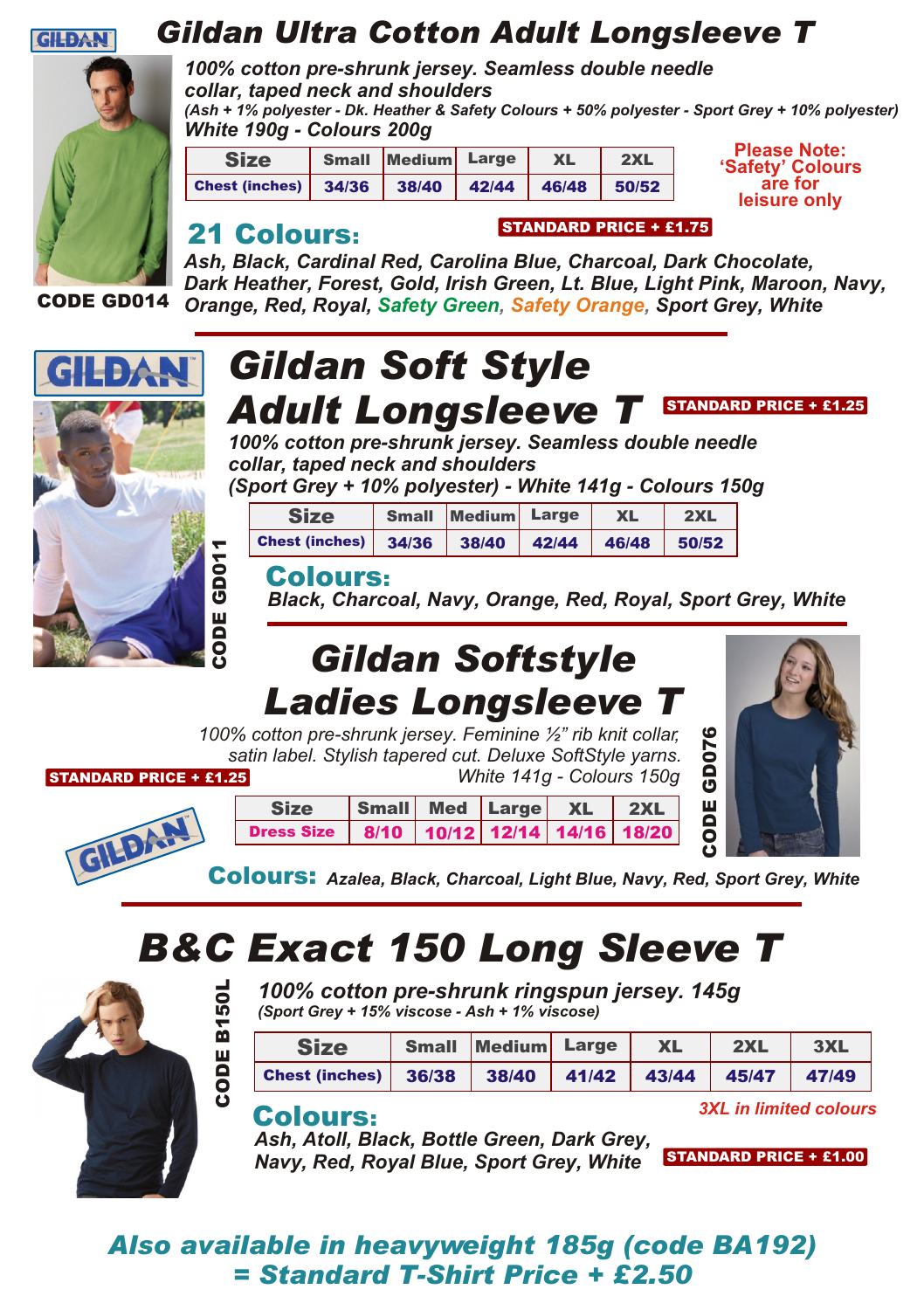## *Anvil Fashion - Basic Long & Lean T*



*Side seams with vents - 100% ringspun cotton - 150g*

|   | <b>Size</b>                                           | <b>Small Medium Large</b> | <b>XL</b> | 2XL   |
|---|-------------------------------------------------------|---------------------------|-----------|-------|
| ه | Chest (inches) 34/36 38/40 42/44 46/48                |                           |           | 50/52 |
|   | <b>Colours: Black, Heather Graphite, Silver, Whit</b> |                           |           |       |

STANDARD PRICE + £2.00

### *Anvil Fashion Basic Long Sleeve Hooded T* CODECODE AV108



STANDARD PRICE + £2.75

*Semi-fitted - unlined hood, contrast drawcord 100% preshrunk ringspun cotton - 150g (Heather colours + 65% polyester)*

| <b>Size</b>                                  | Small Medium Large |  | <b>XL</b> | 2XL |  |
|----------------------------------------------|--------------------|--|-----------|-----|--|
| Chest (inches) 34/36 38/40 42/44 46/48 50/52 |                    |  |           |     |  |

#### Colours:

*Black, Caribbean Blue, Heather Blue, Heather Dark Grey Heather Green, Heather Purple, Navy, Red, White*

## *AWD Toodie - Long-sleeve hooded T*



*Soft-feel, lightweight fabric - Slim fit - Self coloured drawcord Hidden earphone loops - 100% cotton - 180g (Heather Grey + 7% viscose - Charcoal + 40% polyester)* STANDARD PRICE + £4.00

| Size                  | XS | <b>Small</b> | Medium Large |    | <b>XL</b> | 2XL |
|-----------------------|----|--------------|--------------|----|-----------|-----|
| <b>Chest (inches)</b> | 34 | 36           | 40           | 44 | 48        | 52  |

Colours: *Arctic White, Charcoal, Heather Grey, Jet Black, Oxford Navy*

CODE JH007

CODE SF111

### *SF Stretch Long Sleeve T*

*Modern fit with elastine for improved fit, comfort & shape retention. Weight 190g 96% Cotton, 4% Elastine, (H/Grey 80% cotton/15% viscose/5% elastine)*

| <b>Size</b>                                                         | <b>Small</b> | Medium            | Large        | <b>XL</b>  | 2XL   |           |  |  |
|---------------------------------------------------------------------|--------------|-------------------|--------------|------------|-------|-----------|--|--|
| <b>Chest (inches)</b>                                               | 36           | 38/40             | 42           | 44/46      | 48    |           |  |  |
| <b>Colours: Black, Navy, White</b><br><b>STANDARD PRICE + £3.25</b> |              |                   |              |            |       |           |  |  |
|                                                                     |              | <b>Size</b>       | <b>Small</b> | <b>Med</b> | Large | <b>XL</b> |  |  |
|                                                                     |              | <b>Dress Size</b> | 10           | $12 \,$    | 14    | 16        |  |  |



STANDARD PRICE + £3.00 Colours: **Black, Fuchsia, White**

CODE SK111